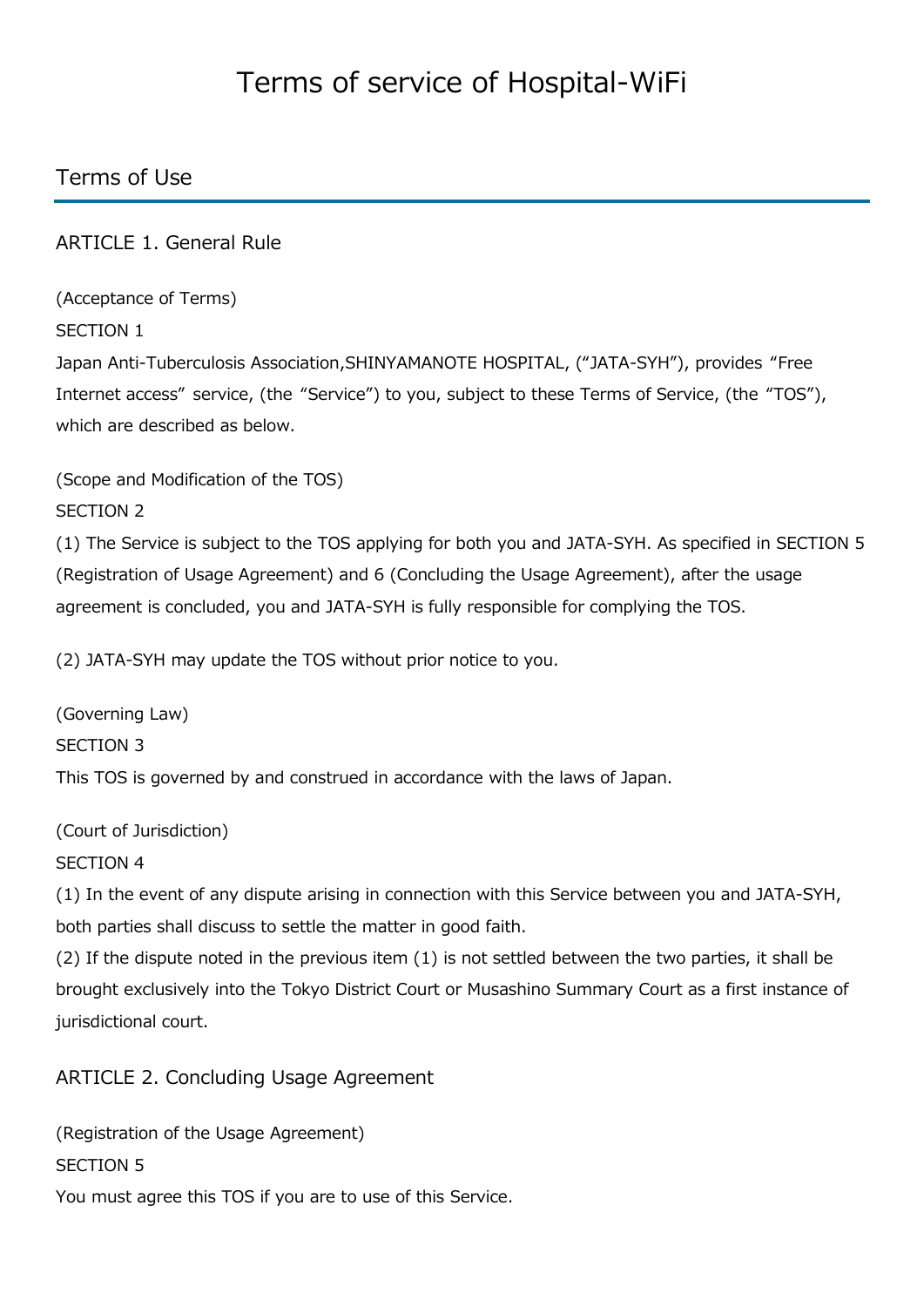#### (Concluding the Usage Agreement)

#### SECTION 6

We will inform you of the SSID and password when agreeing to the TOS. After you agree contents of TOS, and complete the registration, the usage agreement is concluded. Furthermore, under any circumstances, if you finish setting up WiFi registration, you are subject to complete concluding the usage agreement regardless of any reason.

(Condition of Usage)

#### SECTION 7

(1) You shall prepare a communication device and its software necessary to use the Service with your own responsibility and expense.

(2) Users are staff only. However, in overseas patients forced to stay long due to tuberculosis, as an exception to eliminate the burden during hospitalization due to language barriers

(Restriction of Transfer)

#### SECTION 8

You are not allowed to transfer of rights to use this Service to any third party.

## ARTICLE 3. SERVICES

(Services to be Provided)

#### SECTION 9

(1) JATA-SYH provides this Service to you accordance with the TOS, and in the scope of which the TOS stipulates. Furthermore, if there arise other separate Terms of Use/Service (the "other TOS") presented by JATA-SYH or any third party in connection with using this Service, you shall agree and comply with the other TOS in addition to the "original" TOS.

(2) JATA-SYH may change a part of or the whole Service for any reason whatsoever without prior notification to you.

(3) JATA-SYH may pause or terminate the Service for any reason whatsoever without prior notification to you.

(4) In the event described at the previous items (2) and (3), JATA-SYH is not liable to any damage or loss incurred to you or any third party/person.

(Usage for Information Provided by a Third Party) SECTION 10

You shall agree that any third party, who provides information through this Service, is fully responsible for all of its information, and JATA-SYH has no agreement regarding such information with you, thus is not responsible whatsoever with it.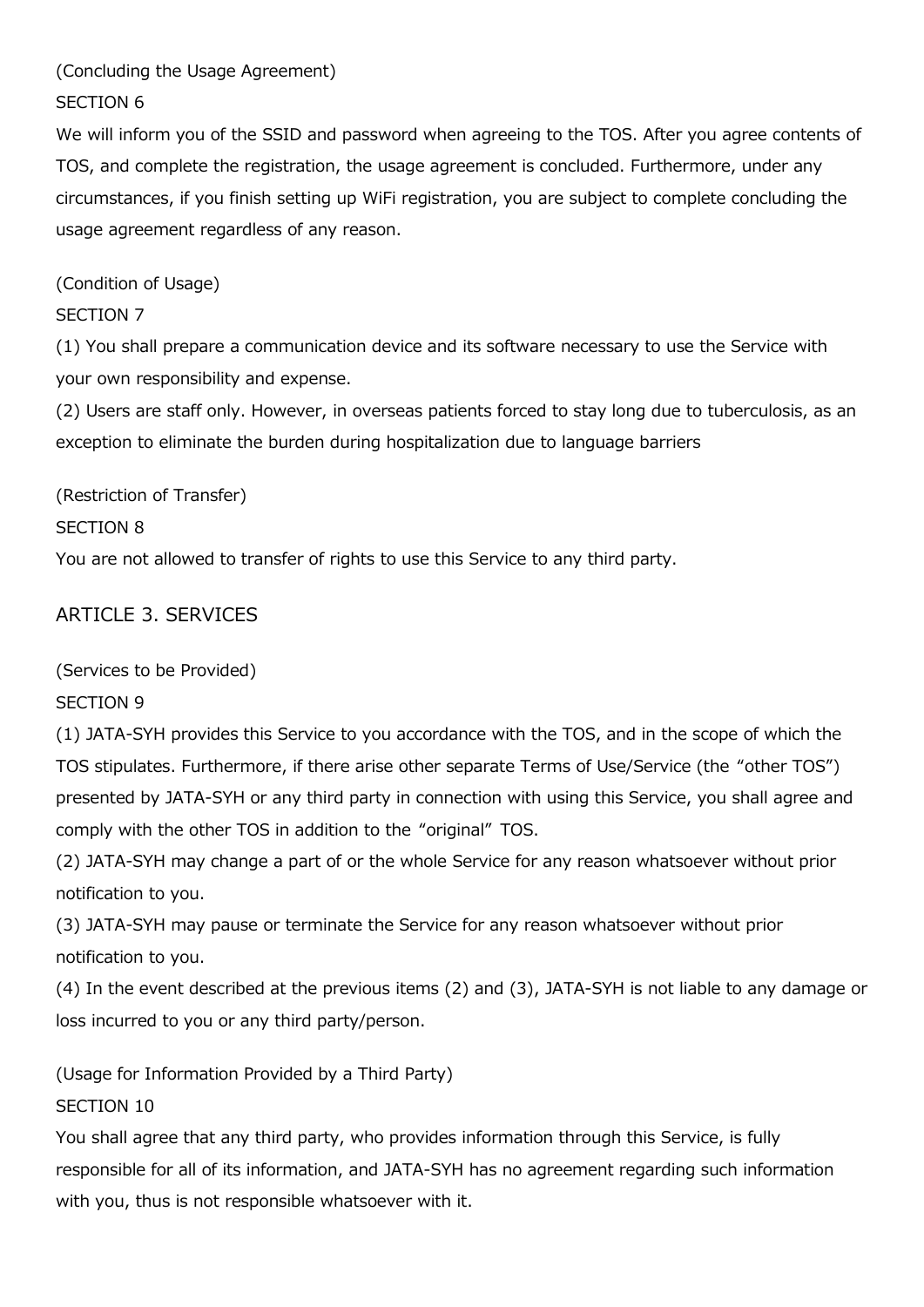(No Warranties for Information Provided by a Third Party)

## SECTION 11

(1) JATA-SYH does not warrant any of the products and services, which any third party provides, at all. Moreover, JATA-SYH does not warrant any of information, which any third party provides, at all in terms of but not limited to completeness, accuracy, certainty, and usefulness.

(2) JATA-SYH does not take any responsibility whatsoever for information provided from any third party to you, in the event of any dispute arising between you and the third party, and JATA-SYH is not liable to pay any cost and compensation for loss or damage.

## ARTICLE 4. Service Charge

(Usage Fee etc) SECTION 12 The Service is provided to you free of charge.

ARTICLE 5. Your Obligations

(Prohibited Act) SECTION 13 You shall not carry out the following actions by using this Service:

- Any action that violates or may violate JATA-SYH's copyright and/or other rights;
- Any action that invades or may invade a third party's and/or JATA-SYH's property of assets and/or privacy;
- Any action that causes or may cause damage, loss or detriment to a third party and/or JATA-SYH;
- Any action that is decided by JATA-SYH to be offensive or may be offensive to public order and morals, such as but not limited to act of obscenity, prostitution, violence, act of savagery, and abuse, or any action to provide such offensive and immoral information to any third party;
- Criminal action or any action that causes or may cause criminal action;
- Election campaign or anything similar to its kind regardless or whether it is during elections period or not;
- Any action relating to sex entertainment and/or proselytization;
- Any action intended to acquire profit using this Service such as but not limited to re-selling or renting the Service;
- Transmitting (harassing) e-mail that is soliciting, may be soliciting and/or distributing literature, advertisement, fraud information, and/or disgusting contents;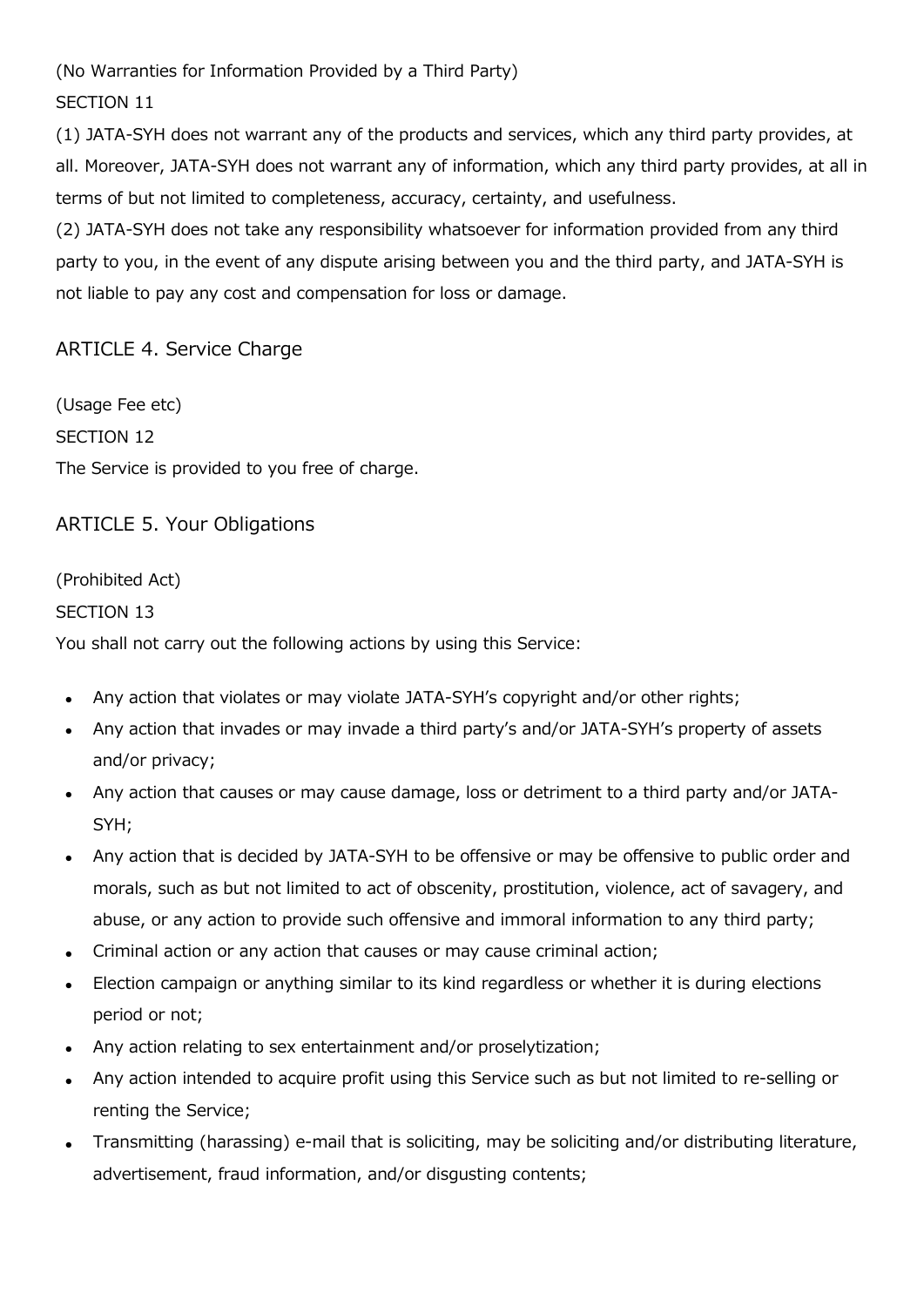- Sabotaging a third party and/or JATA-SYH from receiving e-mail, requesting to forward chain mail, which may include pious rumors, or forwarding such e-mail by accepting the request;
- Impersonate or misrepresent to use the Service;
- Providing or using harmful application/program such as but not limited to computer viruses in connection with or relating to the Service
- Any action which is harassing and/or detrimental to a third party and/or JATA-SYH, or any action that may interfere the operation of the Service and/or the Service itself.
- Using this Service in such manner that causes serious disruption to other direct and/or indirect Service users
- Any other action that is or may be unlawful
- Any other action that is decided by JATA-SYH to be inappropriate

#### (Principles of Self-Responsibility)

#### SECTION 14

(1) If you have committed an action defined in SECTION 13 to cause damage or loss to a third party and/or JATA-SYH, you shall take its liability including but not limited to compensation of damage or loss caused by such action, and shall not inflict JATA-SYH by all means, whether you have or have not been taken your grants away to use the Service.

(2) When suffering a loss or damage or assuming liability by uploading or downloading information using this Service, you shall try to settle on your own responsibility, and shall not claim anything or give any trouble to JATA-SYH.

#### (Proprietary Rights)

#### SECTION 15

All programs, software, services, procedures, trademarks, and trade names, all of which make up the Service, other services provided by third parties, and all the technologies, which enable the Service and its related services are the properties of JATA-SYH or the aforementioned parties.

## (Copyrights)

## SECTION 16

(1) Based on copyright law, you shall not use any information acquired through this Service without getting approval from the copyright holders, in any manner, except for the personal use stipulated by copyright law.

(2) You shall not let any third party use or release the information or files provided through this Service without getting approval from the copyright holders in any manner.

(3) In the event of any dispute arising out by breaching of this SECTION, you shall take care to settle the matter on your own cost and responsibility while indemnify and hold JATA-SYH harmless from such matter.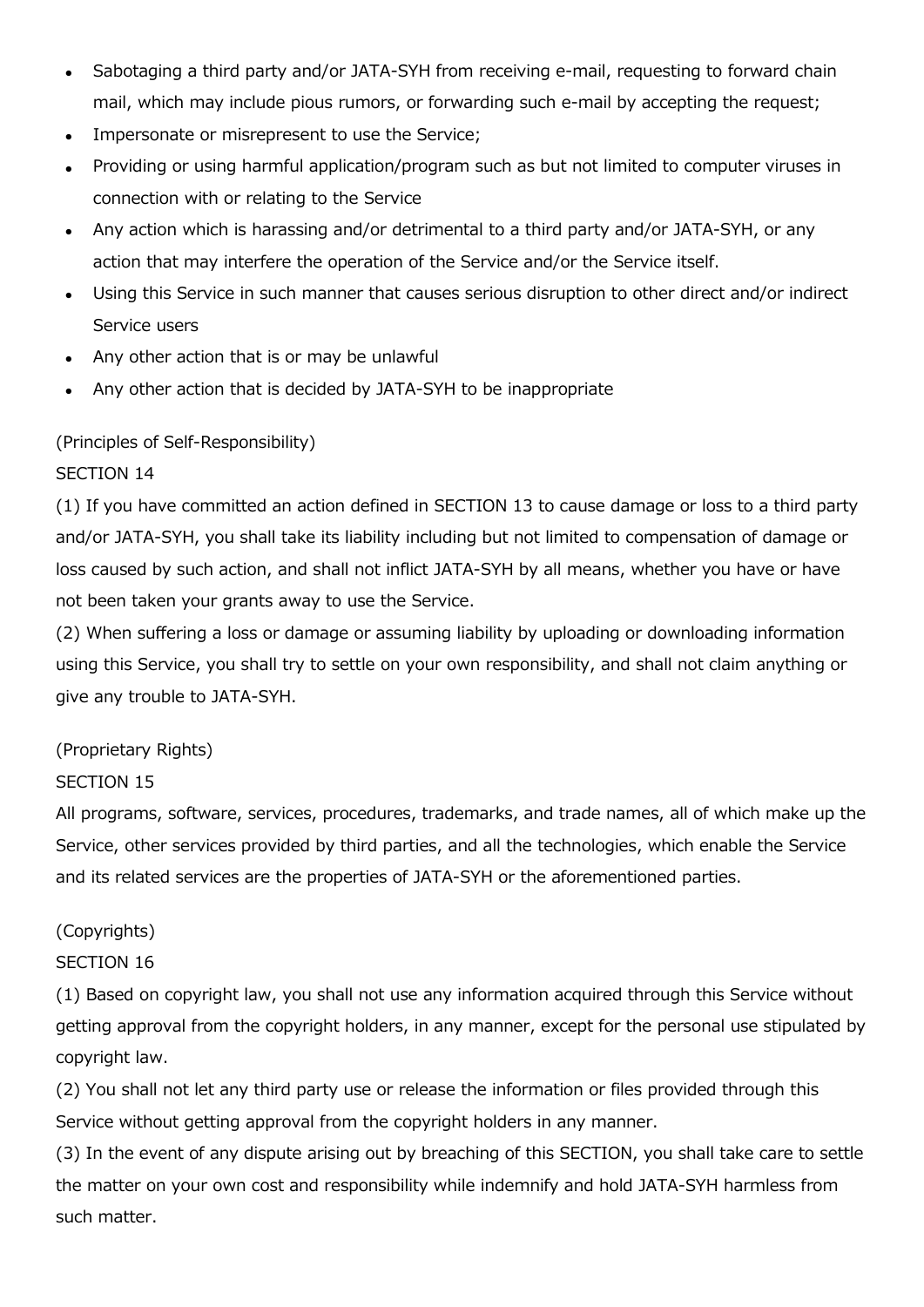# ARTICLE 6. JATA-SYH's Obligations

(Termination or Suspension of the Service)

SECTION 17

(1) JATA-SYH may terminate or suspend the Service operation:

- when system maintenance takes place whether periodically or emergently, or an excusable event such as but not limited to system failure occurs;
- when the Service cannot be operated and provided due to an emergency or disaster such as but not limited to war, rebellion, mayhem, labor dispute, earthquake, volcano eruption, flooding, tsunami (seismic sea wave caused by earthquake), fire, or electric power failure;
- when government restricts or orders to stop the Service, or other telecommunication companies etc. terminate or suspend their services; and/or
- when JATA-SYH decides that pausing the Service is necessary due to the operational reasons.

(2) JATA-SYH shall give prior notice before suspending or terminating the Service described at the above item (1), except under those emergency and excusable situations.

(3) JATA-SYH is not liable to any loss or damage incurred to you or any third party by terminating or suspending the Service

(Data deletion, restrictions on use of telecommunications services, etc.)

# SECTION 18

(1) If the user under contract acts in any of the ways specified under SECTION 13 (Prohibited actions), or contravenes the terms of this agreement, or does not abide by the JATA-SYH's notices or instructions, or if the JATA-SYH otherwise deems it necessary, the JATA-SYH may take either of the measures specified in the following subsections, or take steps combining elements of both measures.

- When the JATA-SYH deems it necessary for the proper management of its services or the like, it may restrict the bandwidth allotted for the telecommunications services which the user under contract is using as specified by the JATA-SYH.
- The JATA-SYH may temporarily suspend or terminate use of the services provided to the user under contract.

(2) The JATA-SYH is not obligated to take either of the measures specified in the subsections of Item 1 of this section, and shall not be responsible for any damage or loss sustained by the user under contract or a third party due to the JATA-SYH taking or not taking such a measure or measures.

ARTICLE 7. Indemnification of Loss or Damage